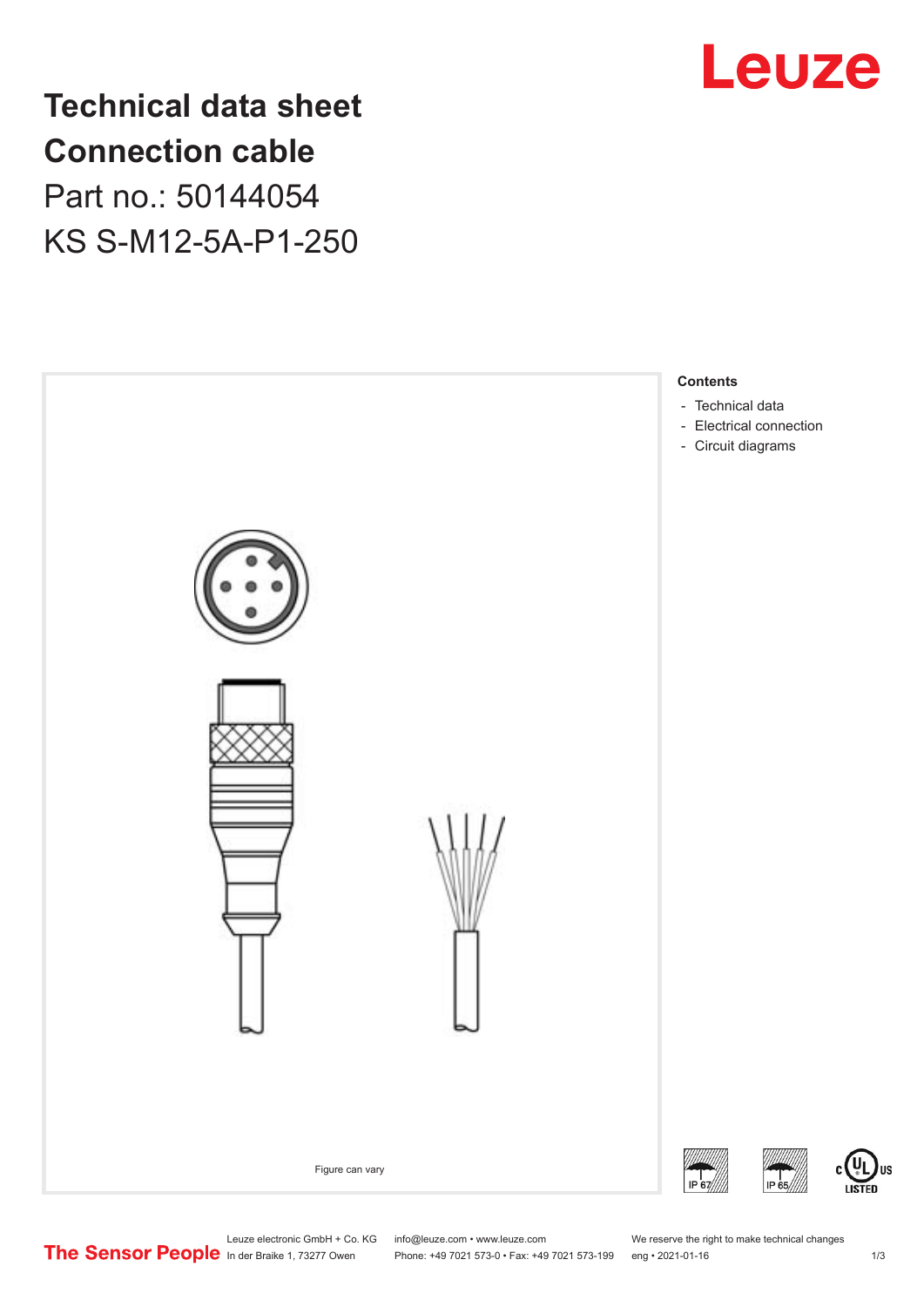# <span id="page-1-0"></span>**Technical data**

## **Electrical data**

**Performance data Operating voltage** 60 V AC/DC

#### **Connection**

| <b>Connection 1</b>               |                                                                                                                                                                                                                                |
|-----------------------------------|--------------------------------------------------------------------------------------------------------------------------------------------------------------------------------------------------------------------------------|
| <b>Type of connection</b>         | Connector                                                                                                                                                                                                                      |
| <b>Thread size</b>                | M12                                                                                                                                                                                                                            |
| <b>Type</b>                       | Male                                                                                                                                                                                                                           |
| Handle body material              | <b>PUR</b>                                                                                                                                                                                                                     |
| No. of pins                       | 5-pin                                                                                                                                                                                                                          |
| Encoding                          | A-coded                                                                                                                                                                                                                        |
| Version                           | Axial                                                                                                                                                                                                                          |
| Lock                              | Screw fitting, nickel-plated diecast zinc,<br>recommended torque 0.6 Nm, self-<br>locking                                                                                                                                      |
| <b>Connection 2</b>               |                                                                                                                                                                                                                                |
| <b>Type of connection</b>         | Open end                                                                                                                                                                                                                       |
|                                   |                                                                                                                                                                                                                                |
| <b>Cable properties</b>           |                                                                                                                                                                                                                                |
| <b>Number of conductors</b>       | 5 Piece(s)<br>$0.34 \, \text{mm}^2$                                                                                                                                                                                            |
| Wire cross section                |                                                                                                                                                                                                                                |
| <b>AWG</b>                        | 22                                                                                                                                                                                                                             |
| Sheathing color                   | <b>Black</b>                                                                                                                                                                                                                   |
| <b>Shielded</b>                   | Yes                                                                                                                                                                                                                            |
| Silicone-free                     | Yes                                                                                                                                                                                                                            |
| Cable design                      | Connection cable (open on one end)                                                                                                                                                                                             |
| Cable diameter (external)         | 5 <sub>mm</sub>                                                                                                                                                                                                                |
| Cable length                      | 25,000 mm                                                                                                                                                                                                                      |
| Sheathing material                | <b>PUR</b>                                                                                                                                                                                                                     |
| <b>Wire insulation</b>            | <b>PP</b>                                                                                                                                                                                                                      |
| Suitability for drag chains       | Yes                                                                                                                                                                                                                            |
| <b>Traverse rate</b>              | Max. 3.3 m/s with horiz. traverse path of<br>5m and and max, acceleration of 5m/s <sup>2</sup>                                                                                                                                 |
| Properties of the outer sheathing | Free of CFC, cadmium, silicone, halogen<br>and lead, matt, low-adhesion, abrasion-<br>resistant, easily machine-processable                                                                                                    |
| Resistance of the outer sheathing | Hydrolysis and microbe resistant, good<br>oil, gasoline and chemical resistance in<br>accordance with VDE 0472 part 803 test<br>B. flame retardant in accordance with UL<br>1581 VW1 / CSA FT1 / IEC 60332-1,<br>IEC 60332-2-2 |
| <b>Torsion suitability</b>        | $\pm 180^\circ$ / m (max. 2 mio. cycles with 35<br>cycles / min)                                                                                                                                                               |

# **Leuze**

#### **Mechanical data**

| <b>Width across flats</b>                                       | 13 mm                    |  |
|-----------------------------------------------------------------|--------------------------|--|
| <b>Bending cycles</b>                                           | 5,000,000 Piece(s)       |  |
| Bending radius, flexible laying, min.                           | Min. 10 x cable diameter |  |
| Bending radius, stationary laying, min. Min. 5 x cable diameter |                          |  |
| <b>Environmental data</b>                                       |                          |  |
|                                                                 |                          |  |
| Ambient temperature, operation,<br>flexible use                 | $-2580 °C$               |  |
| Ambient temperature, operation,<br>stationary use               | $-40.80 °C$              |  |
| <b>Certifications</b>                                           |                          |  |
| Degree of protection                                            | IP 65                    |  |
|                                                                 | IP 67                    |  |
| <b>Certifications</b>                                           | c UL US                  |  |
| <b>Classification</b>                                           |                          |  |
| <b>Customs tariff number</b>                                    | 85444290                 |  |
| eCl@ss 5.1.4                                                    | 27279201                 |  |
| eCl@ss 8.0                                                      | 27279218                 |  |
| eCl@ss 9.0                                                      | 27060311                 |  |
| eCl@ss 10.0                                                     | 27060311                 |  |
| eCl@ss 11.0                                                     | 27060311                 |  |
| <b>ETIM 5.0</b>                                                 | EC001855                 |  |
| <b>ETIM 6.0</b>                                                 | EC001855                 |  |
| <b>ETIM 7.0</b>                                                 | EC001855                 |  |

# **Electrical connection**

## **Connection 1**

| Type of connection   | Connector                                                                             |
|----------------------|---------------------------------------------------------------------------------------|
| <b>Thread size</b>   | M <sub>12</sub>                                                                       |
| <b>Type</b>          | Male                                                                                  |
| Handle body material | <b>PUR</b>                                                                            |
| No. of pins          | $5 - pin$                                                                             |
| Encoding             | A-coded                                                                               |
| Version              | Axial                                                                                 |
| Lock                 | Screw fitting, nickel-plated diecast zinc, recommended<br>torque 0.6 Nm, self-locking |